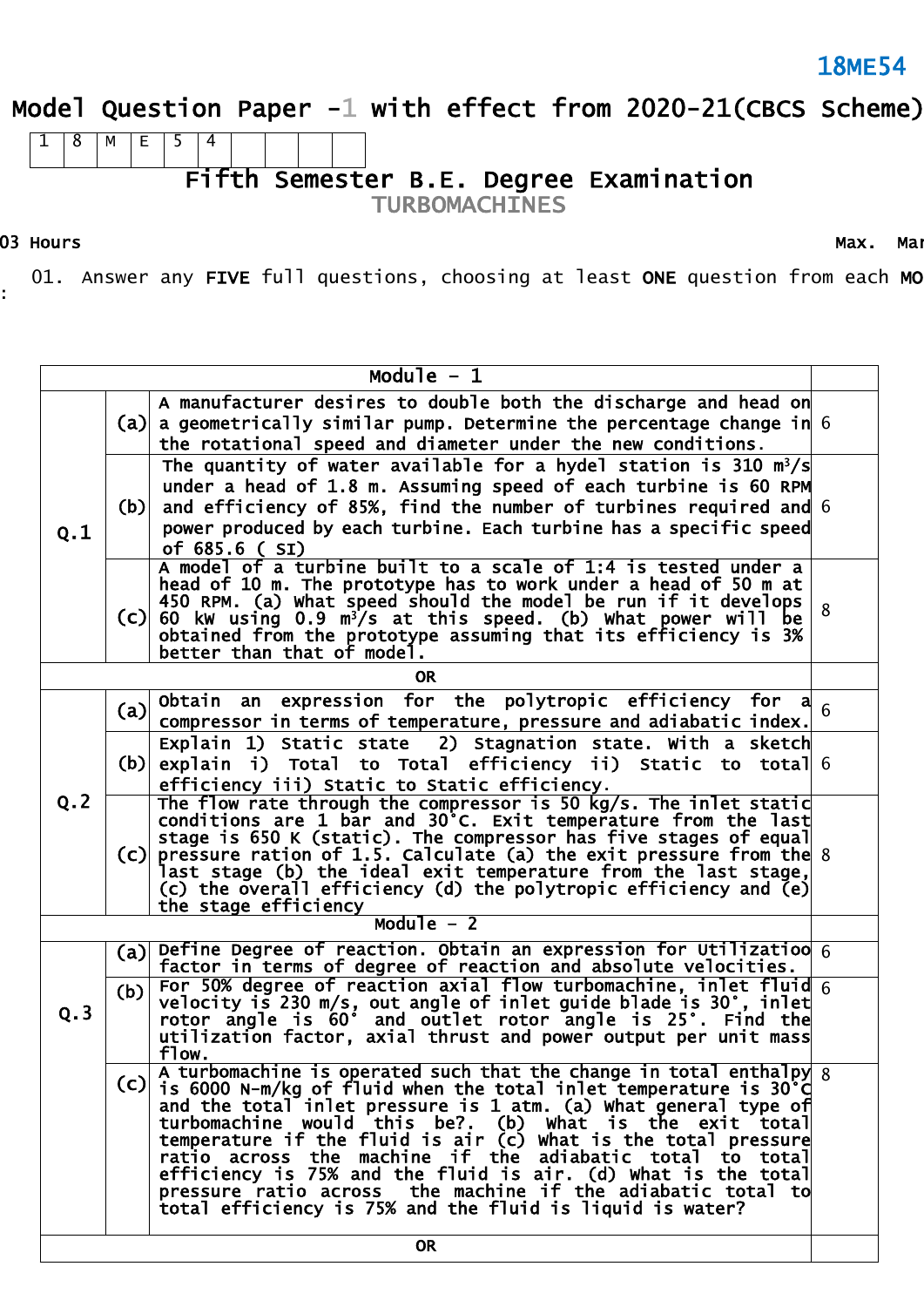|     | (a) | Obtain an expression for the degree of reaction of axial flow<br>compressor in terms of rotor blade angles, axial velocity and<br>blade speed. Assume axial velocity remains constant.                                                                                                                                                                                                                                                                                                                                                                                                                                                                                               | 6 |
|-----|-----|--------------------------------------------------------------------------------------------------------------------------------------------------------------------------------------------------------------------------------------------------------------------------------------------------------------------------------------------------------------------------------------------------------------------------------------------------------------------------------------------------------------------------------------------------------------------------------------------------------------------------------------------------------------------------------------|---|
| Q.4 | (b) | At the stage of an impulse turbine, the mean blade diameter is $6$<br>0.75m and its rotational speed is 3500 rpm. The absolute velocity<br>of the fluid discharging from a nozzle inclined at 20°<br>to the<br>plane of the wheel is $275$ m/s. If the utilization factor is 0.9<br>and the relative velocity of the fluid at the rotor exit is 0.9 times that at the inlet, find the inlet rotor angles. Also find<br>the power output from the stage for a mass flow rate of 2 kg/s<br>and the axial thrust on the shaft.                                                                                                                                                          |   |
|     | (c) | A turbomachine is operated such that the change in<br>total enthalpy is 6000 N-m/kg of fluid when the total<br>inlet temperature is 30°C and the total inlet pressure<br>is 1 atm. (a) what general type of turbomachine would<br>this be?. (b) What is the exit total temperature if<br>the fluid is air (c) what is the total pressure ratio<br>across the machine if the adiabatic total to total<br>efficiency is 75% and the fluid is air. (d) What is<br>the total pressure ratio across the machine if the<br>adiabatic total to total efficiency is 75% and the<br>fluid is liquid is water?<br>Module $-3$                                                                  | 8 |
| Q.5 |     | (a) Show that the maximum blade efficiency of single stage impulse<br>turbine is given by<br>$\Box$ b = ((1 + KC) $\Box$ Cos $\Box$ A2 $\alpha$ 1)/2<br>where, $K = V_r^2/V_r$<br>1 = blade velocity coefficient and $C = \angle\cos\beta\sqrt{2}/\angle\cos\beta\sqrt{1}$                                                                                                                                                                                                                                                                                                                                                                                                           | 6 |
|     | (b) | In a Parson turbine the axial velocity of steam flow is $0.5 \frac{6}{6}$<br>times the mean blade speed. The outlet angle of the blade is<br>20°, the diameter of the blade ring is 1.3 m and the rotational<br>speed is 3000 rpm. Determine the inlet blade angle, power<br>developed for the steam flow is 65 kg/s and the isentropic<br>enthalpy drop if the stage efficiency is 80 %.                                                                                                                                                                                                                                                                                            |   |
|     |     | $(c)$ In a two row velocity compounded impulse steam, the steam from $8$<br>the nozzle issues at a velocity of 600 m/s. The nozzle angle is<br>$20°$ to the plane of rotation of the wheel, The mean rotor diameter<br>is 1m and the speed is 3000 rpm. Both rows of moving blades having<br>equiangular blades. The intermediate row of fixed blades make the<br>steam flow again at 20° to the second moving blade ring. The<br>frictional losses in each row is 3%. Find<br>(i) Inlet and outlet angles of moving blades of each row.<br>(ii) Inlet blade angle of the guide blade<br>(iii) Power output from the first and second moving blade rings<br>for unit mass flow rate. |   |
|     |     | <b>OR</b>                                                                                                                                                                                                                                                                                                                                                                                                                                                                                                                                                                                                                                                                            |   |
| Q.6 |     | (a) Discuss the need for compounding. Name the different methods of 6<br>compounding. Draw pressure and velocity variation for any two<br>methods.                                                                                                                                                                                                                                                                                                                                                                                                                                                                                                                                   |   |
|     |     | (b) The following data refers to a single stage impulse turbine. $8$<br> Isentropic nozzle heat drop = 251 kJ/kg. Nozzle efficiency = 90<br>%. Nozzle angle = 20°. Ratio of blade speed to whirl component of<br>steam speed = 0.5. Blade velocity coefficient = 0.9. The velocity<br>of steam entering the nozzle = 20 m/s. Determine<br>$\left($ i) Blade angles at inlet and outlet if steam leaves the blade in<br>axial direction.<br>(ii) Blade efficiency<br>$(iii)$ Power developed and axial thrust if the steam flow is 8 $\hspace{0.1em}$<br>kg/s.                                                                                                                        |   |
|     |     | $(c)$ In Parson turbine running at 1500 rpm, the available enthalpy 6<br>drop for the expansion is 63 kJ/kg. If the mean diameter of the $\,$<br>$ $ rotor is 100 cm, find the number of moving rows required. Assume $ $<br>the efficiency of the stage is 0.8, blade outlet angle is 20° and                                                                                                                                                                                                                                                                                                                                                                                       |   |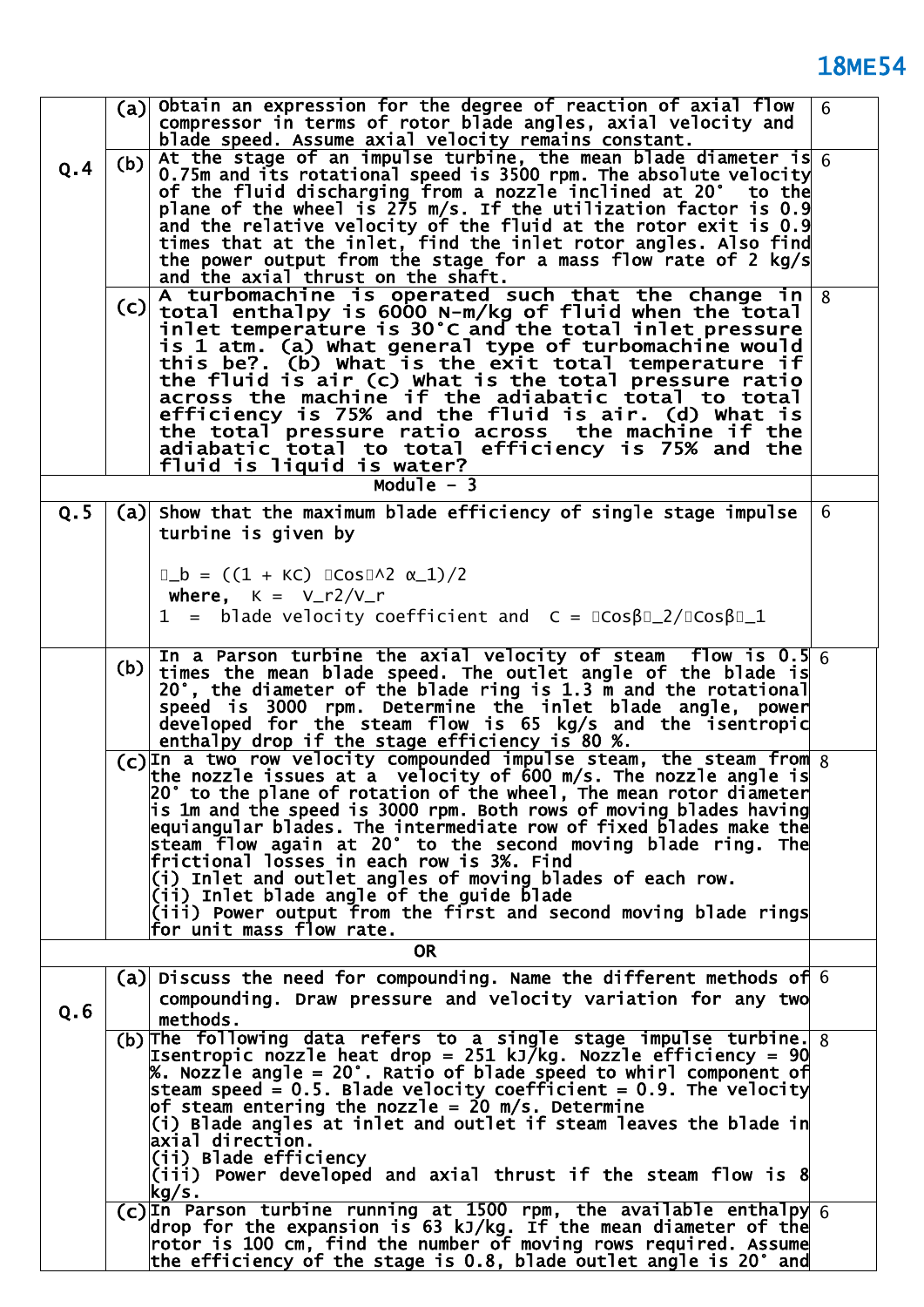|             |     | speed ratio 0.7.                                                                                                                                                                                                                                                                                                                                                                                                                                                                                                                                                                                                                                                                                                                                                                           |   |  |  |
|-------------|-----|--------------------------------------------------------------------------------------------------------------------------------------------------------------------------------------------------------------------------------------------------------------------------------------------------------------------------------------------------------------------------------------------------------------------------------------------------------------------------------------------------------------------------------------------------------------------------------------------------------------------------------------------------------------------------------------------------------------------------------------------------------------------------------------------|---|--|--|
| Module $-4$ |     |                                                                                                                                                                                                                                                                                                                                                                                                                                                                                                                                                                                                                                                                                                                                                                                            |   |  |  |
| Q.7         |     | (a) Show that the maximum hydraulic efficiency of a Pelton wheel $6$<br>turbine is given by<br>$(\eta_h)_{\text{max}} = \frac{17666662}{2}$ . Also, draw the inlet and exit velocity<br>triangles. $C_b$ is bucket friction coefficient & $\beta_2$ is exit blade<br>angle.                                                                                                                                                                                                                                                                                                                                                                                                                                                                                                                |   |  |  |
|             | (b) | In a radial inward flow turbine, the runner outer diameter is $8$<br>1.05 m and the inner diameter is 0.5 m. The runner speed is 400<br>rpm. Liquid water enters the wheel at a speed of 25 m/s at an<br>angle of 15° to the wheel tangent at the entry. The discharge at<br>the outlet is radial and absolute velocity is 5 m/s. Find the<br>runner blade angles at the inlet. Draw the velocity triangles.<br>what is the power output per unit mass flow of water through the<br>blade ? Find also the degree of reaction, utilization factor<br>and the static pressure at the turbine inlet, if the static<br>pressure at the exit is 1 bar.                                                                                                                                          |   |  |  |
|             |     | A conical type draft tube attached to Francis turbine has an $6$<br>$(c)$ inlet diameter of 3 m and its area at outlet is 20 m <sup>2</sup> . The<br>velocity of water at inlet which is 5 m above tail race level,<br>is 5 m/s. Assuming the loss in draft tube equals 50% of velocity<br>head at outlet, find (a) the pressure head at the top of draft<br>tube (b) the total head at the<br>race level as datum (c) power lost in the draft tube                                                                                                                                                                                                                                                                                                                                        |   |  |  |
|             |     | <b>OR</b>                                                                                                                                                                                                                                                                                                                                                                                                                                                                                                                                                                                                                                                                                                                                                                                  |   |  |  |
| Q.8         |     | $(a) $ In a slow speed inward flow reaction turbine degree of reaction<br>is R and utilization factor is $\epsilon$ . Velocity of flow is constant<br>and discharge is radial at exit. Show that the inlet nozzle<br>angle is given by $\Box$ $\Box$ =cot <sup>-1</sup> $\sqrt{\frac{1 - R}{1 - \epsilon}}$                                                                                                                                                                                                                                                                                                                                                                                                                                                                                | 6 |  |  |
|             | (b) | A single jet Pelton turbine is supplied from a dam 300 m above $6$ the centre of nozzle. The diameter of the pipeline supplying the<br>water is 70 cm and 5.6 km long. The friction coefficient of the<br>pipe is 0.0075. Jet diameter is 10 cm, speed ratio is 0.47, Cv<br>is 0.97. Outlet vane angle is 15°. The outlet relative velocity<br>of water is reduced by 15% compared to inlet relative velocity.<br>Assuming mechanical efficiency as 0.88, find hydraulic power,<br>brake power, hydraulic and overall efficiency of the system.                                                                                                                                                                                                                                            |   |  |  |
|             | (c) | In a vertical shaft inward flow reaction turbine, the sum of $ 8 $<br>the pressure and kinetic head at the entrance to the spiral<br>casing is 120 m and the vertical distance between this section<br>and the tail race level is 3 m. The peripheral velocity of the<br>runner at entry is 30 m/s, and the radial velocity of flow of<br>water is constant at 9 m/s and the discharge from the runner is<br>without swirl. The estimated hydraulic losses are (a) between<br>turbine entrance and exit from the guide vanes 4.8 m (b) in the<br>runner 8.8 m (c) in the draft tube 0.79 m (d) kinetic head<br>rejected to the tail race 0.46 m. Calculate the guide vane angle<br>and the runner blade angle at the inlet and the pressure heads<br>at entry to and exit from the runner. |   |  |  |
|             |     | Module $-5$                                                                                                                                                                                                                                                                                                                                                                                                                                                                                                                                                                                                                                                                                                                                                                                |   |  |  |
| Q.9         |     | (a) Applying Bernoulli's equation between the inlet and exit of the $6$<br>impeller of a centrifugal pump, show that the static pressure<br>∣rise is given by                                                                                                                                                                                                                                                                                                                                                                                                                                                                                                                                                                                                                              |   |  |  |
|             |     | $p_2 - p_1 = \frac{\rho}{2} \left[ V_{f1}^2 + U_2^2 - V_{f2}^2 \text{Cosec}^2 \beta_2 \right]$                                                                                                                                                                                                                                                                                                                                                                                                                                                                                                                                                                                                                                                                                             |   |  |  |
|             |     | where, $V_{f1}$ =velocity of flow at inlet= $V_1$ , $V_{f2}$ =velocity of flow at<br>exit, $\cup_2$ =blade speed at exit, $\beta$ blade angle at exit, $\rho$ =density<br>of fluid, $p_2\&p_1$ = static pressure at inlet & exit.                                                                                                                                                                                                                                                                                                                                                                                                                                                                                                                                                          |   |  |  |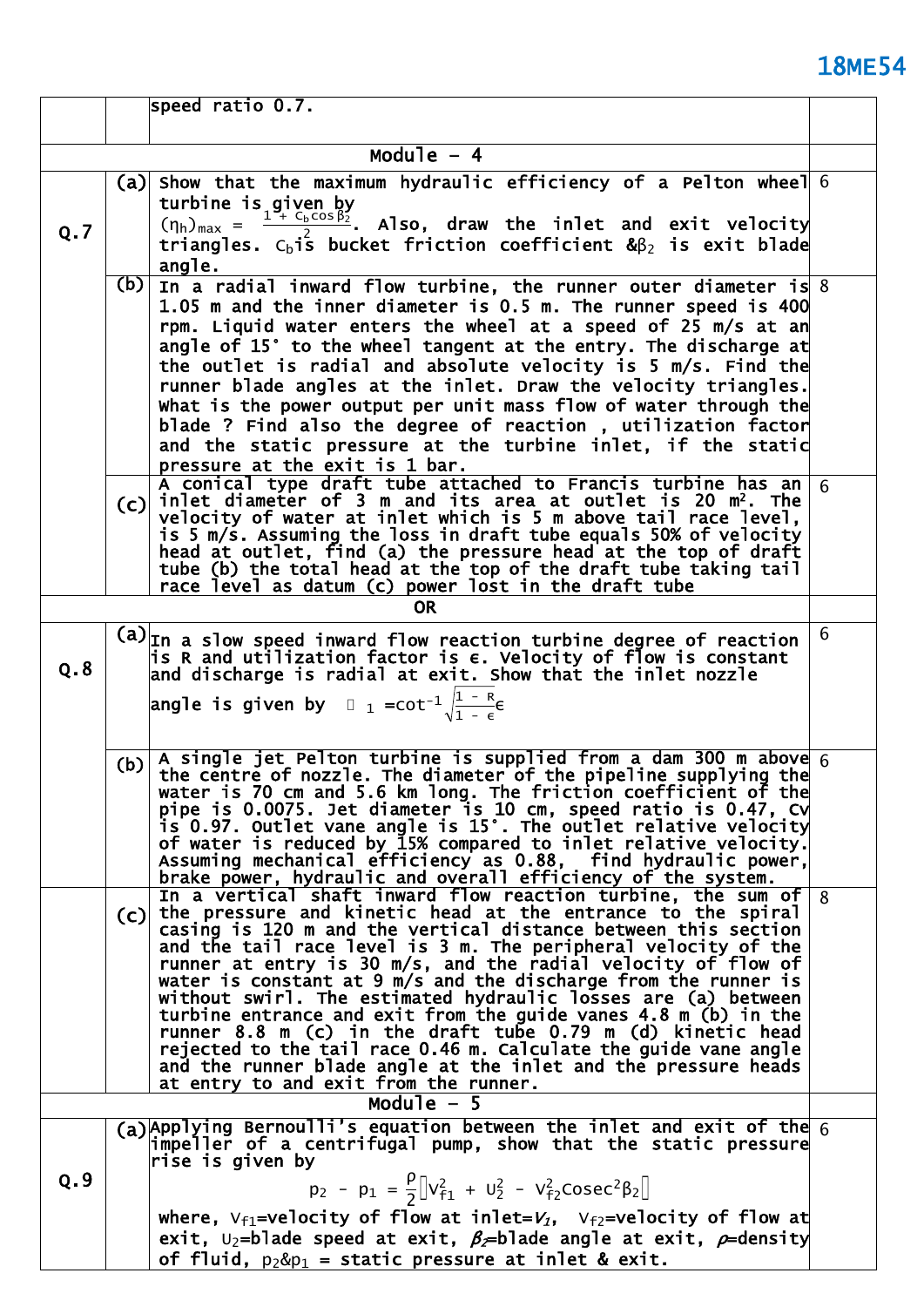|      | (b) | A centrifugal pump delivers water against a head of 25 m. The 6<br>radial velocity of flow constant at 3.5 m/s. Flow rate of water<br>is 0.05 $m^3/s$ . The blades are radial at tip and pump runs at 1500<br>rpm. Determine (i) Diameter at tip (ii) width of blade (iii)<br>inlet diffuser angle at impeller exit.                                                                                                                                                                                                                 |              |
|------|-----|--------------------------------------------------------------------------------------------------------------------------------------------------------------------------------------------------------------------------------------------------------------------------------------------------------------------------------------------------------------------------------------------------------------------------------------------------------------------------------------------------------------------------------------|--------------|
|      | (c) | An impeller with an eye radius of 51 mm and an outside diameter $8$<br>of 406 mm rotates at 900 rpm. The inlet and outlet blade angles<br>measured from the radial flow direction are 75° and 83° while<br>the depth of the blade is 64 mm. Assuming inlet zero whirl, zero<br>slip and an hydraulic efficiency of 89%, calculate (i) the volume<br>flow rate through the impeller (ii) the stagnation and static<br>pressure rise across the impeller (iii) Power transferred to the<br>fluid (iv) the input power to the impeller. |              |
|      |     | <b>OR</b>                                                                                                                                                                                                                                                                                                                                                                                                                                                                                                                            |              |
|      | (a) | Explain the phenomena of slip and surging in compressors with $a$ 4<br>sketch.                                                                                                                                                                                                                                                                                                                                                                                                                                                       |              |
| Q.10 | (b) | A Centrifugal compressor rotor has inlet radius of 30 cm and 8<br>exit radius of 60 cm. Entry is radial with a component of $60m/s$<br>which is constsnt throughout. The compressor requires 700 kw of<br>power to handle 20 kg of air per second. Find the blade angles<br>at the inlet and outlet if the compressor runs at 5100 rpm.<br>Calculate the width at inlet and outlet if specific volumes at<br>inlet and outlat are 0.85 $m^3/kg$ and 0.71 $m^3/kg$ respectively. What<br>is the degree of reaction.                   |              |
|      | (c) | A centrifugal compressor running at 5950 rpm having<br>an<br>impeller tip diameter of 100 cm. Mass flow rate of air is 30<br>kg/s. Total pressure ratio is 2.125. Pressure at inlet is 1<br>bar and temperature is 25°. Slip coefficient is 0.9.<br>Mechanical Efficiency is 0.97. Find i) Total Efficiency ii)<br>Temperature of air at exit iii) Power input needed iv)<br>Pressure coefficient.                                                                                                                                   | $\mathsf{R}$ |
|      |     |                                                                                                                                                                                                                                                                                                                                                                                                                                                                                                                                      |              |

| Table showing the Bloom's Taxonomy Level, Course Outcome and<br>Programme Outcome |    |                                             |                       |                      |  |  |
|-----------------------------------------------------------------------------------|----|---------------------------------------------|-----------------------|----------------------|--|--|
|                                                                                   |    | Question Bloom's Taxonomy<br>Level attached | Course<br>Outcom<br>e | Programme<br>Outcome |  |  |
| Q.1                                                                               | (a | L3                                          | $\overline{1}$        | 2,12                 |  |  |
|                                                                                   | (b | L <sub>3</sub>                              | $\mathbf 1$           | 2                    |  |  |
|                                                                                   | (c | L <sub>3</sub>                              | $\overline{1}$        | $\overline{2}$       |  |  |
| Q.2                                                                               | (a | L <sub>2</sub>                              | $\overline{1}$        | $\overline{2}$       |  |  |
|                                                                                   | (b | L1                                          | $\overline{1}$        | 2,12                 |  |  |
|                                                                                   | (c | L <sub>3</sub>                              | $\overline{1}$        | $\overline{2}$       |  |  |
| Q.3                                                                               | (a | L <sub>2</sub>                              | $\overline{2}$        | 2,12                 |  |  |
|                                                                                   | (b | L1                                          | $\overline{2}$        | $\overline{2}$       |  |  |
|                                                                                   | (c | L3                                          | $\overline{2}$        | $\overline{2}$       |  |  |
| Q.4                                                                               | (a | L2                                          | $\overline{2}$        | 2,12                 |  |  |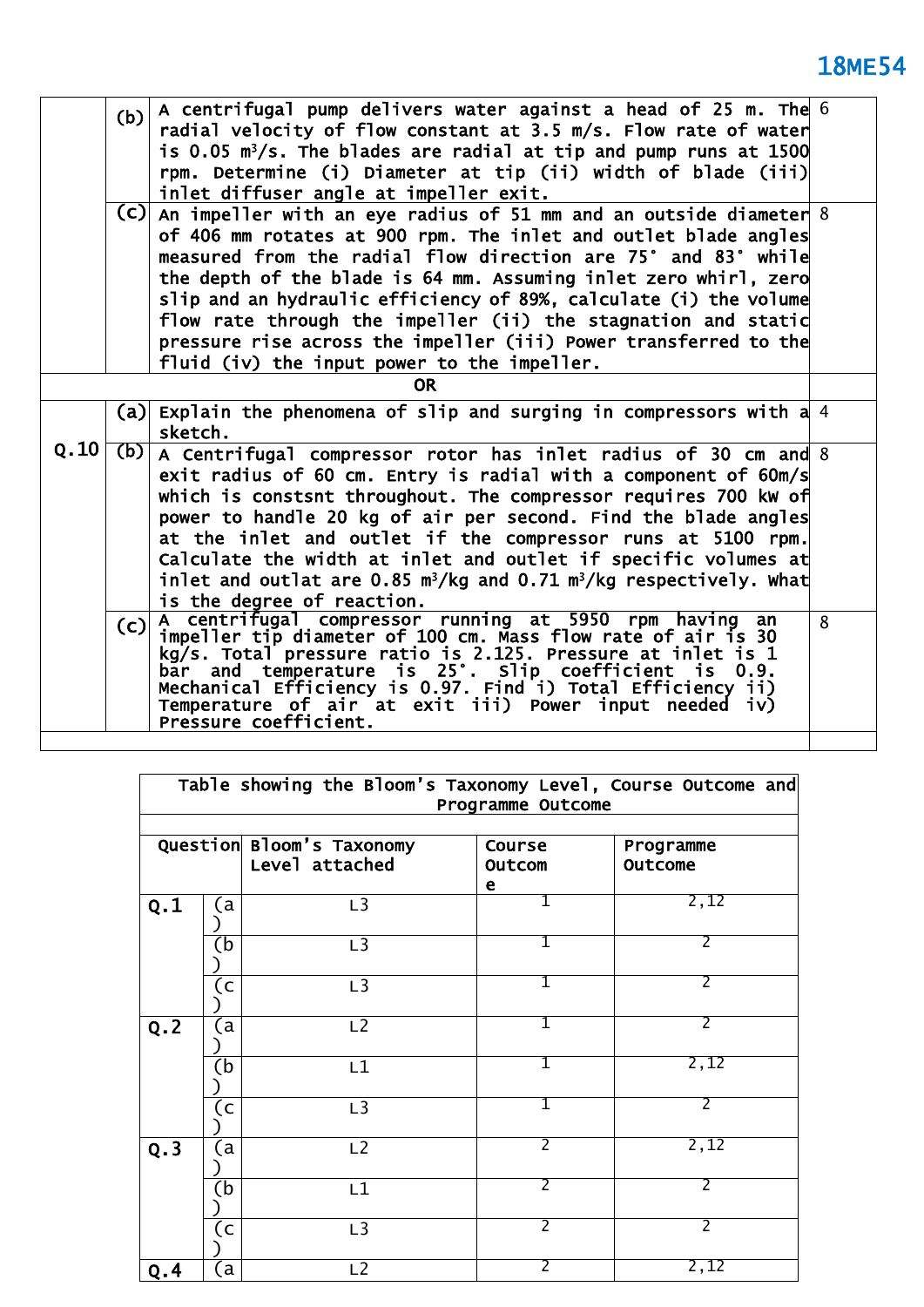|                                                                                                                                                                                                                                                                            | $\mathcal{C}$  |                         |                           |                             |                                   |                              |
|----------------------------------------------------------------------------------------------------------------------------------------------------------------------------------------------------------------------------------------------------------------------------|----------------|-------------------------|---------------------------|-----------------------------|-----------------------------------|------------------------------|
|                                                                                                                                                                                                                                                                            | (b             | L <sub>3</sub>          |                           | $\overline{2}$              |                                   | $\overline{2}$               |
|                                                                                                                                                                                                                                                                            | (c)            | L3                      |                           | $\overline{2}$              |                                   | $\overline{2}$               |
| Q.5                                                                                                                                                                                                                                                                        | (a             | $\overline{L2}$         |                           | $\overline{\overline{3}}$   |                                   | 2,12                         |
|                                                                                                                                                                                                                                                                            | (b             | L3                      |                           |                             | $\overline{\mathbf{3}}$           | $\overline{2}$               |
|                                                                                                                                                                                                                                                                            | (c             | L3                      |                           | $\overline{3}$              |                                   | $\overline{2}$               |
| Q.6                                                                                                                                                                                                                                                                        | (a             | $\overline{L1}$         |                           | $\overline{3}$              |                                   | $\overline{2,12}$            |
|                                                                                                                                                                                                                                                                            | (b)            | $\overline{L}$          |                           | $\overline{3}$              |                                   | $\overline{2}$               |
|                                                                                                                                                                                                                                                                            | (c)            | $\overline{L}$          |                           | $\overline{3}$              |                                   | $\overline{2}$               |
| Q.7                                                                                                                                                                                                                                                                        | (a             | L <sub>2</sub>          |                           | $\overline{4}$              |                                   | 2,12                         |
|                                                                                                                                                                                                                                                                            | (b             | L3                      |                           | $\overline{4}$              |                                   | $\overline{2}$               |
|                                                                                                                                                                                                                                                                            | (c             | $\overline{L}$          |                           | $\overline{4}$              |                                   | $\overline{2}$               |
| Q.8                                                                                                                                                                                                                                                                        | (a             | L <sub>2</sub>          |                           | $\overline{4}$              |                                   | 2,12                         |
|                                                                                                                                                                                                                                                                            | (b             | $\overline{L}$          |                           | $\overline{4}$              |                                   | $\overline{2}$               |
|                                                                                                                                                                                                                                                                            | $\overline{c}$ | $\overline{L}$          |                           | $\overline{4}$              |                                   | $\overline{2}$               |
| Q.9                                                                                                                                                                                                                                                                        | (a             | L <sub>2</sub>          |                           | $\overline{5}$              |                                   | 2,12                         |
|                                                                                                                                                                                                                                                                            | (b             | L3                      |                           | 5                           |                                   | $\overline{2}$               |
|                                                                                                                                                                                                                                                                            | (c)            | $\overline{L}$ 3        |                           | $\overline{5}$              |                                   | $\overline{2}$               |
| Q.10                                                                                                                                                                                                                                                                       | (a             | L1                      |                           | $\overline{5}$              |                                   | 2,12                         |
|                                                                                                                                                                                                                                                                            | (b             | L <sub>3</sub>          |                           | 5                           |                                   | 2                            |
|                                                                                                                                                                                                                                                                            | (c             | L <sub>3</sub>          |                           | $\overline{5}$              |                                   | 2                            |
|                                                                                                                                                                                                                                                                            |                |                         |                           | Lower order thinking        |                                   |                              |
| Bloom's<br><b>Taxonom</b>                                                                                                                                                                                                                                                  |                | Remembering(            |                           | skills<br>Understanding     |                                   | Applying                     |
| У<br>Levels                                                                                                                                                                                                                                                                |                | knowledge): $\square_1$ |                           | Comprehension): $\square_2$ |                                   | (Application):<br>Шз         |
| Higher order<br>thinking skills                                                                                                                                                                                                                                            |                |                         |                           |                             |                                   |                              |
| Analyzing<br>Valuating<br>(Analysis): $\square_4$                                                                                                                                                                                                                          |                |                         | (Evaluation): $\square_5$ |                             | Creating<br>$(Synthesis): \Box_6$ |                              |
|                                                                                                                                                                                                                                                                            |                |                         |                           |                             |                                   |                              |
| <b>Program Outcomes:</b><br>1. Engineering Knowledge 7. Environme<br>Sustainability<br>2. Problem Analysis 8. Ethics<br>3. Design / Development Solutions 9. Individual and<br>4. Conduct Investigations of Complex problems 10. Communicatio<br><b>Environment</b><br>and |                |                         |                           |                             |                                   |                              |
|                                                                                                                                                                                                                                                                            |                |                         |                           |                             |                                   |                              |
| 9. Individual and Team-Work                                                                                                                                                                                                                                                |                |                         |                           |                             |                                   |                              |
| Finance                                                                                                                                                                                                                                                                    |                | 5. Modern tool usage    |                           |                             | 11.                               | Project<br>Management<br>and |

**6. Engineer and Society 12. Life-long Learning**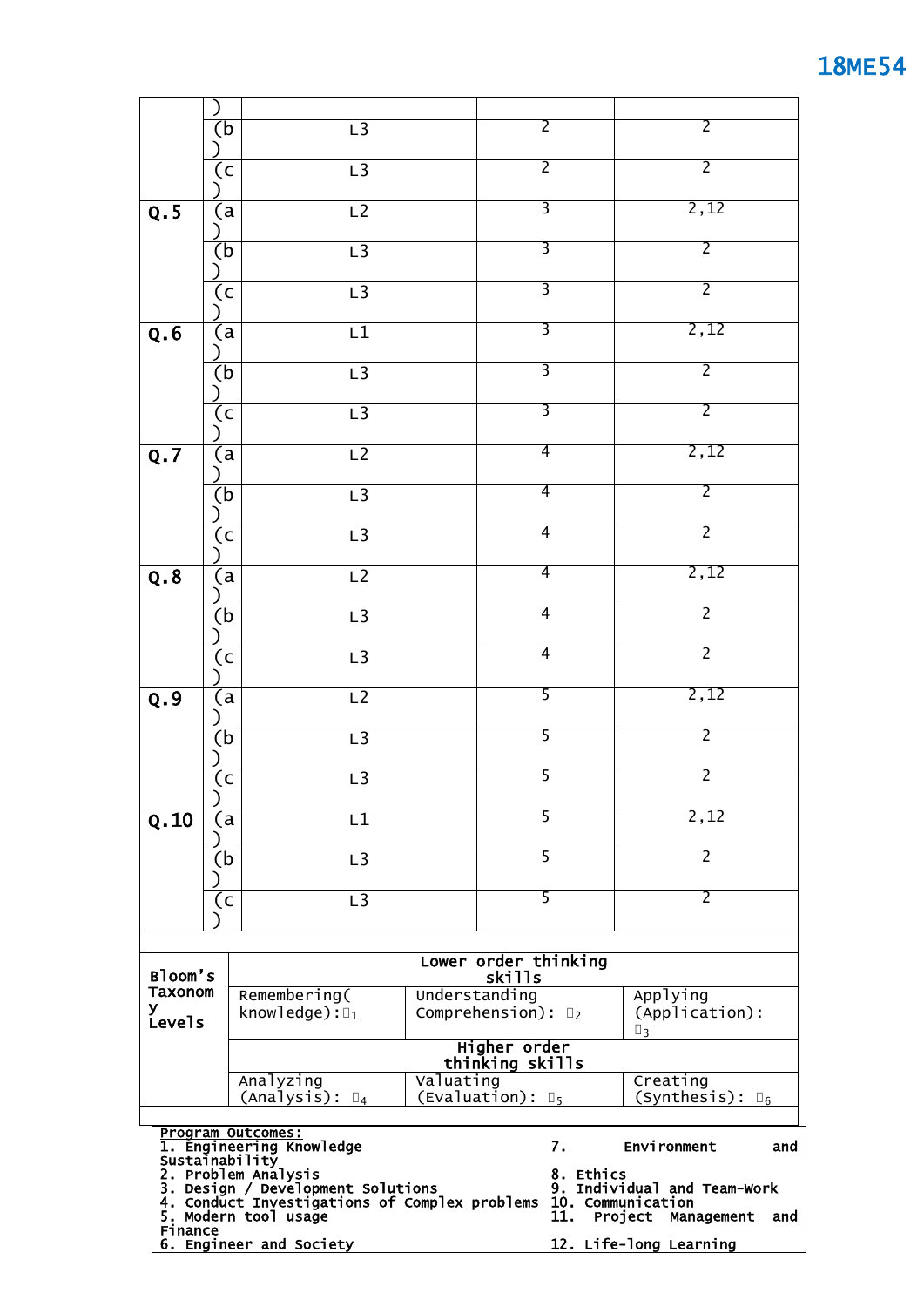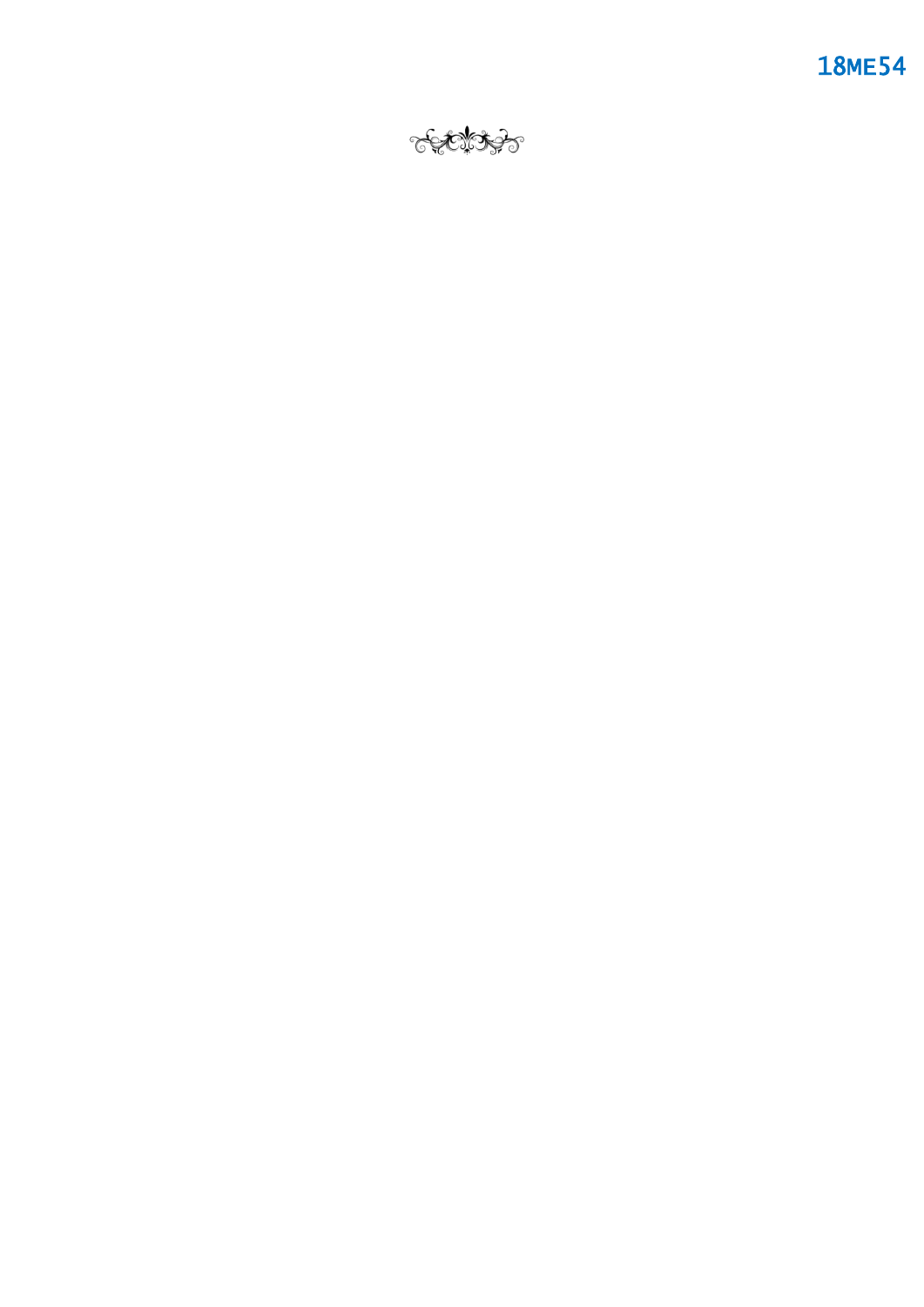### **Model Question Paper -2 with effect from 2020-21(CBCS Scheme)**

USN

**Fifth Semester B.E. Degree Examination TURBO MACHINES** 

#### **TIME: 03 Hours**

**Max. Marks: 100**

- Note: 02. Answer any **FIVE** full questions, choosing at least **ONE** question from each **MODULE**.
	- 03. Thermodynamics Data Hand Book/Steam Table are permitted 04. Missing data may be assumed suitably by giving proper reason.

| Module $-1$<br>Marks |                                                                                                                                                                                                                                                                                                                                                                                                                                            |    |  |  |  |
|----------------------|--------------------------------------------------------------------------------------------------------------------------------------------------------------------------------------------------------------------------------------------------------------------------------------------------------------------------------------------------------------------------------------------------------------------------------------------|----|--|--|--|
|                      | (a) Define Turbo machine. With neat sketch explain the principal<br>parts of general turbomachine.                                                                                                                                                                                                                                                                                                                                         | 06 |  |  |  |
| Q.1                  | Explain the following with appropriate equation:<br>(i). Flow coefficient<br>$(i)$ Head<br>$(b)$ coefficient<br>(iii) Power coefficient<br>(iv) Specific<br>speed of a turbine.                                                                                                                                                                                                                                                            | 06 |  |  |  |
|                      | From the performance curves of turbines, it is seen that a<br>turbine of one-meter diameter acting under a head of one<br>(c) meter, develops a speed of 25 RPM. What diameter should be<br>the prototype have if it is develop 10,000 kw working under<br>$\alpha$ head of 200m, with a specific speed of 150.                                                                                                                            | 08 |  |  |  |
|                      | ΟR                                                                                                                                                                                                                                                                                                                                                                                                                                         |    |  |  |  |
|                      | With the application of $1^{st}$ law of thermodynamics, show the<br>$(a)$ work transfer is numerically equal to the change in<br>stagnation enthalpy between the inlet and outlet of<br>a<br>turbomachine.                                                                                                                                                                                                                                 | 06 |  |  |  |
| Q.2                  | (b) Prove that the overall efficiency is greater than the stage<br>efficiency in a multistage turbine.                                                                                                                                                                                                                                                                                                                                     | 06 |  |  |  |
|                      | Air enters a compressor at a static pressure of 1.5 bar, a<br>static temperature of 15ºC and a flow velocity of 50 m/s. At<br>the exit the static pressure is 3 bar, the static temperature<br>(c) is 100 <sup>o</sup> C and the flow velocity is 100 m/s. The outlet is 1<br>$\parallel$ m above the inlet. Evaluate (a) the isentropic change in<br>enthalpy, (b) the actual change in enthalpy and (c)<br>efficiency of the compressor. | 08 |  |  |  |
|                      | Module $-2$                                                                                                                                                                                                                                                                                                                                                                                                                                |    |  |  |  |
|                      | (a) with the help of velocity triangles at inlet and outlet,<br>derive an alternate form of Euler's turbine equation.                                                                                                                                                                                                                                                                                                                      | 06 |  |  |  |
| Q.3                  | (b) Show that maximum utilization factor of an axial flow turbine<br>with degree of reaction R=1/3, the relationship of blade<br>speed U to absolute velocity at rotor inlet $V_1$ , should be<br>$U/V_1 \Box 3/4 \cos_1$ . Where $\Box_1$ is the nozzle angle with respect to<br>tangential direction.                                                                                                                                    | 06 |  |  |  |
|                      | The mean rotor blade speed of an axial flow turbine stage<br>$(C)$ with a degree of reaction of 50% is 210 m/s. The steam<br>emerges from the nozzle inclined at 28 $^{\rm o}$ to the wheel plane,<br>with an axial velocity component which is equal to the blade<br>$ speed.$ Assuming symmetric inlet and outlet velocity<br>$ triangles, find the rotor blade angles and the utilization $<br> factor.                                 | 08 |  |  |  |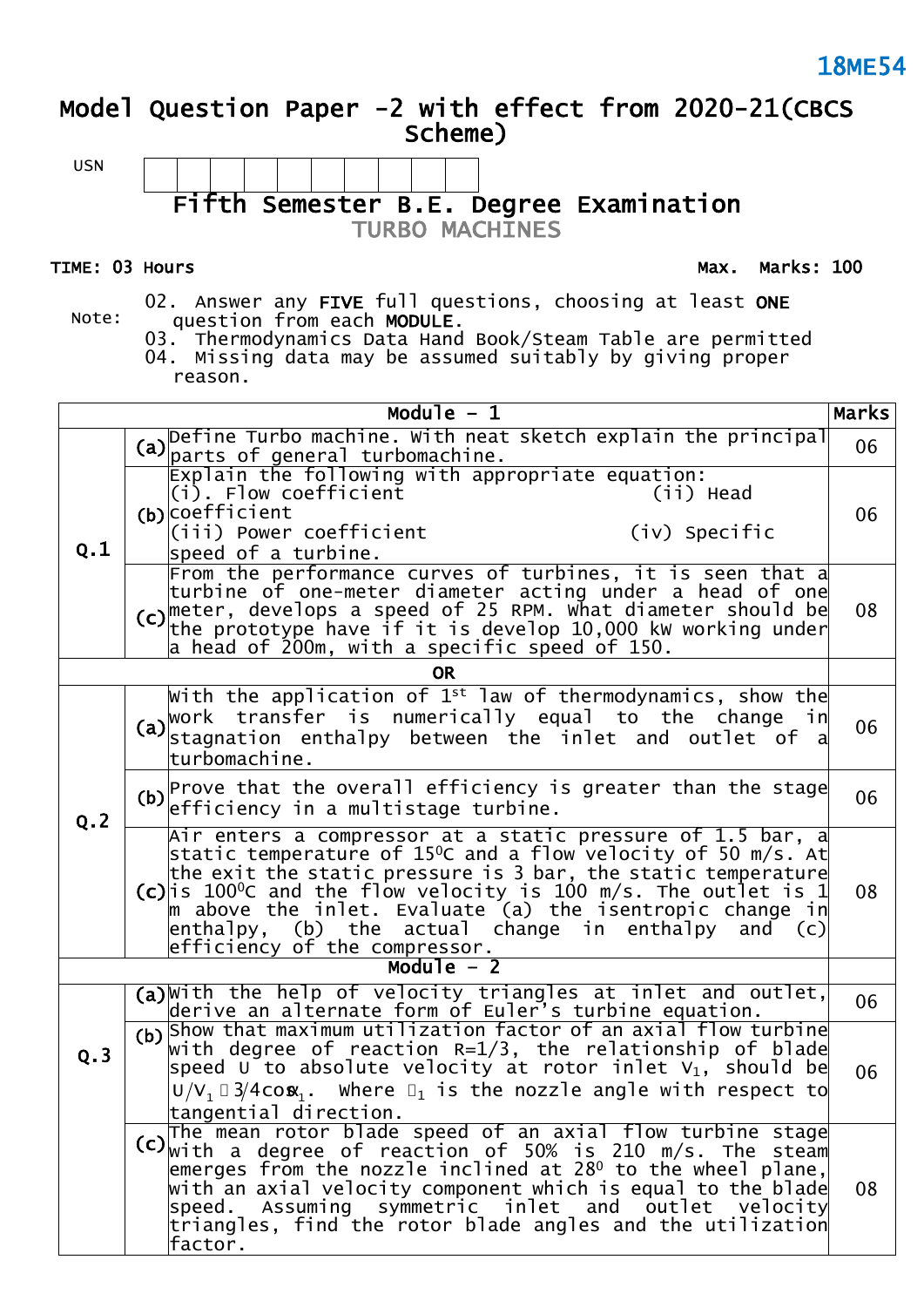|     | Find also the degree of reaction to make the utilization a<br>$\left  \right $ maximum, if the axial velocity and the blade speed as well                                                                                                                                                                                                                                                                                                                                                                                                                                                                                                                                                                                               |    |
|-----|-----------------------------------------------------------------------------------------------------------------------------------------------------------------------------------------------------------------------------------------------------------------------------------------------------------------------------------------------------------------------------------------------------------------------------------------------------------------------------------------------------------------------------------------------------------------------------------------------------------------------------------------------------------------------------------------------------------------------------------------|----|
|     | as the nozzle remain the same as above. $\,$                                                                                                                                                                                                                                                                                                                                                                                                                                                                                                                                                                                                                                                                                            |    |
|     | 0R                                                                                                                                                                                                                                                                                                                                                                                                                                                                                                                                                                                                                                                                                                                                      |    |
|     | (a) Prove that, with usual notations, the degree of reaction<br>for an axial flow compressor (assuming constant velocity                                                                                                                                                                                                                                                                                                                                                                                                                                                                                                                                                                                                                | 06 |
| Q.4 | of flow) is given by $R \square \frac{V_f}{2U} \square \frac{\square \text{tr}a\beta_2 \square \text{tr}a\beta_1 \square}{\square \text{tr}a\beta_1 \text{tr}a\beta_2 \square}$<br>(b) Draw the inlet and exit velocity triangles for a radial flow                                                                                                                                                                                                                                                                                                                                                                                                                                                                                     |    |
|     | power absorbing turbomachine with (i) Backward curved vane<br>(ii) Radial vane (iii) Forward vane.<br>Assume inlet whirl velocity to be zero. Also draw the head-<br>capacity curves for the above 3 types of vanes.                                                                                                                                                                                                                                                                                                                                                                                                                                                                                                                    | 06 |
|     | A mixed flow turbine handling water operates under a static<br>(c) head of 65m. In a steady flow, the static pressure at the<br>$ {\mathsf{rotor}}$ inlet is 3.5 atm (gauge). The absolute velocity at the $ $<br>$ {\sf rotor}$ inlet has no axial component and is directed at an $ $<br>angle of 250 to the tangent of wheel so that $V_{u1}$ is positive.<br>The absolute velocity at exit purely axial. If the degree $\,$<br>of reaction for the machine is 0.47 and utilization factor<br>$\left  \mathrm{is} \right.$ 0.896, compute the tangential blade speed at inlet as<br><code>well</code> as the <code>inlet</code> blade angle <code>Find</code> also the work output per <code>stee</code><br>unit mass flow of water. | 08 |
|     | Module $-3$                                                                                                                                                                                                                                                                                                                                                                                                                                                                                                                                                                                                                                                                                                                             |    |
| Q.5 | (a) Show that for a two-row Curtis steam turbine stage in the<br>$\lambda$ absence of friction and for axial discharge at exit under                                                                                                                                                                                                                                                                                                                                                                                                                                                                                                                                                                                                    |    |
|     | maximum utilization condition, $\frac{0}{V_1}\square \frac{\cos\pi_1}{4}$ . where U=blade                                                                                                                                                                                                                                                                                                                                                                                                                                                                                                                                                                                                                                               | 08 |
|     | speed, V $_{1}$ = absolute velocity of inlet, $\text{\textsf{D}}_{1}$ = nozzle angle at<br>inlet.                                                                                                                                                                                                                                                                                                                                                                                                                                                                                                                                                                                                                                       |    |
|     | Dry saturated steam at 10 bar pressure is supplied to single<br>$(b)$ rotor impulse wheel, the condenser pressure being 0.5 bar<br>with the nozzle efficiency of 0.94 and the nozzle angle at $\,$<br>the rotor inlet is $18^{\rm o}$ to the wheel plane. The rotor <code>blades</code><br>which move with the speed of 450 m/s are equiangular. If the<br>$\,$ coefficient of velocity for the rotor blades is 0.92, find<br>$\left( \texttt{i}\right)$ The specific power output (ii) The rotor efficiency<br>(iii) The Stage efficiency (iv) Axial thrust (v) The<br>direction of exit steam.                                                                                                                                        | 12 |
|     | <b>OR</b>                                                                                                                                                                                                                                                                                                                                                                                                                                                                                                                                                                                                                                                                                                                               |    |
|     | $(a)$ Prove that the maximum blade efficiency in a Parason's                                                                                                                                                                                                                                                                                                                                                                                                                                                                                                                                                                                                                                                                            |    |
| Q.6 | $\eta_{\text{b,max}}\,\, \Box \, \frac{2\text{co}\text{S} \text{O}_1}{1\, \Box \, \text{co}\text{S} \text{O}_1}$<br>reaction turbine is given by                                                                                                                                                                                                                                                                                                                                                                                                                                                                                                                                                                                        | 08 |
|     | (b) The velocity of steam at the exit of a nozzle is 440 m/s<br>which is compounded in an Impulse turbine by passing<br>successively through moving, fixed and finally through a                                                                                                                                                                                                                                                                                                                                                                                                                                                                                                                                                        |    |
|     | second ring of moving blades. The tip angles of moving blades<br>throughout the turbine are 30 $^{\circ}$ . Assume loss of 10% in<br>$\,$ veloc $\,$ ity due to friction when the steam passes over a blade $\,$<br>ring. Find the velocity of moving blades in order to have a $\,$<br>final discharge of steam as axial. Also determine the diagram<br>efficiency.                                                                                                                                                                                                                                                                                                                                                                    | 12 |
|     | Module $-4$                                                                                                                                                                                                                                                                                                                                                                                                                                                                                                                                                                                                                                                                                                                             |    |
|     | (a) Define the following refers to hydraulic turbine with                                                                                                                                                                                                                                                                                                                                                                                                                                                                                                                                                                                                                                                                               |    |
| Q.7 | appropriate equations:<br>(ii) Volumetric<br>(i). Hydraulic efficiency<br>efficiency                                                                                                                                                                                                                                                                                                                                                                                                                                                                                                                                                                                                                                                    | 06 |
|     | (iii) Mechanical efficiency      (iv) Overall efficiency                                                                                                                                                                                                                                                                                                                                                                                                                                                                                                                                                                                                                                                                                |    |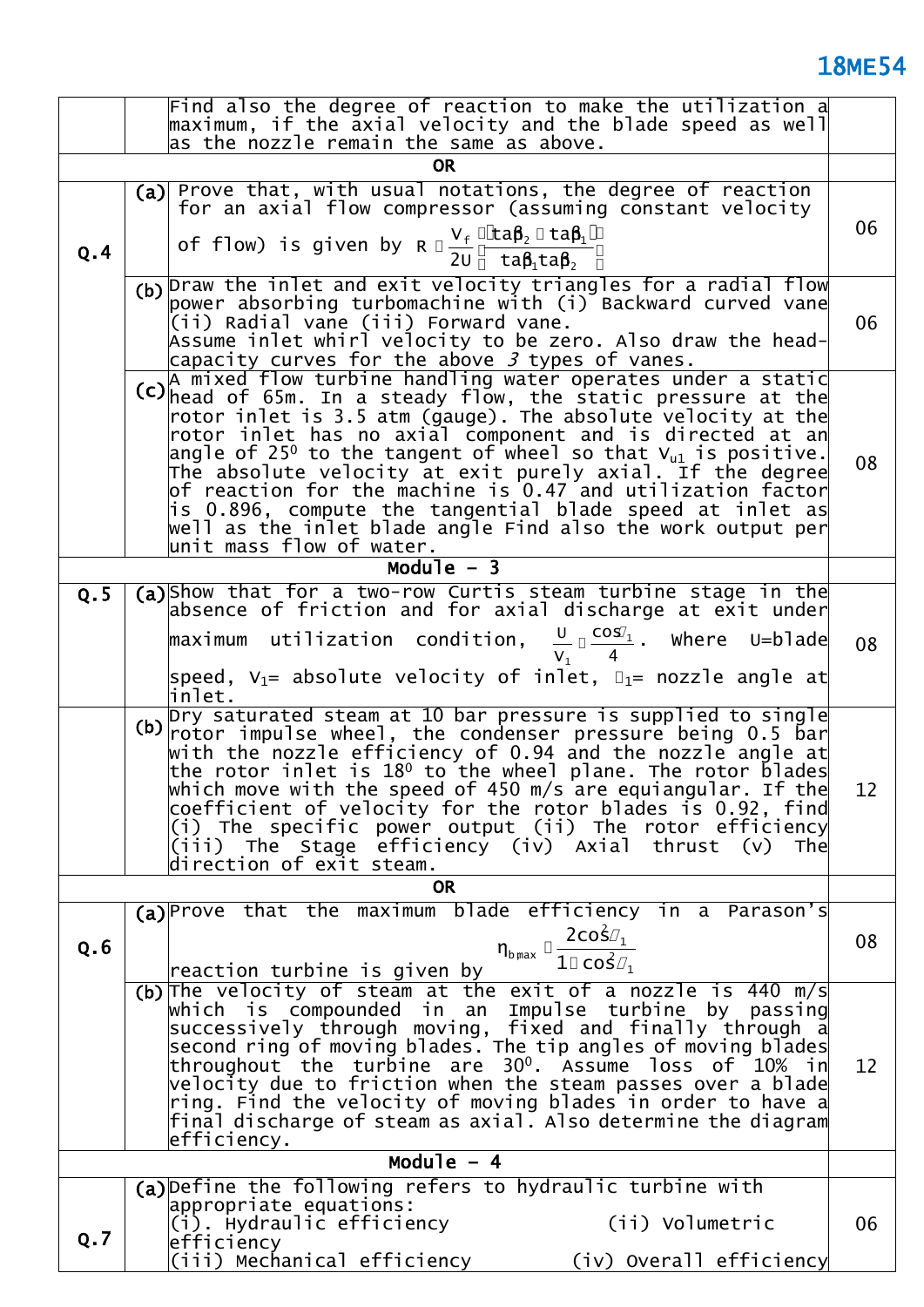|      | (b) What are the functions of draft tubes?. With sketches explain<br>the different types of draft tubes.                                                                                                                                                                                                                                                                                                                                                                                                                    | 06 |
|------|-----------------------------------------------------------------------------------------------------------------------------------------------------------------------------------------------------------------------------------------------------------------------------------------------------------------------------------------------------------------------------------------------------------------------------------------------------------------------------------------------------------------------------|----|
|      | Pelton wheel has to be designed for the following data:<br>(c) Power to be developed = 5880 kw, Net head available = 300m,<br><code>Speed</code> = 550 RPM, ratio of jet diameter to wheel diameter = $\mid$<br>$1/10$ and overall efficiency = 85%. Find the number of jets,<br>diameter of jet, diameter of the wheel and the quantity of<br>water required. Assume $C_v = 0.98$ , $\Box = 0.46$ .                                                                                                                        | 08 |
|      | <b>OR</b>                                                                                                                                                                                                                                                                                                                                                                                                                                                                                                                   |    |
| Q.8  | (a) Determine the efficiency of a Kaplan turbine developing 2940<br>$ $ kw under a head of 5m. It is provided with a draft tube with $ $<br>its inlet diameter 3m set at 1.6m above the tail race level. $\,$<br>A vacuum pressure gauge connected to the draft tube <code>inlet</code><br>indicates a reading of 5m of water. Assume that draft tube<br>efficiency is 78%.                                                                                                                                                 | 08 |
|      | (b) An inward flow reaction turbine with radial discharge with<br>an overall efficiency of 80% is required to develop 147 kw.                                                                                                                                                                                                                                                                                                                                                                                               |    |
|      | The head is 8m. Peripheral velocity of the wheel is 0.9 $\rm 62$ gH,                                                                                                                                                                                                                                                                                                                                                                                                                                                        |    |
|      | the radial velocity of the flow is 0.3 $62$ gH. The wheel is to<br><code>make 150</code> rPM and the hydraulic losses in the turbine are 22 $\%$<br>of the available energy.<br>Determine: (i) The angle of the guide blade at inlet, (ii)<br>The wheel vane angle at inlet (iii) The diameter of the<br>wheel and (iv) The width of the wheel at inlet                                                                                                                                                                     | 12 |
|      | Module $-5$                                                                                                                                                                                                                                                                                                                                                                                                                                                                                                                 |    |
|      | (a) Define the following with respect to centrifugal pumps: i)<br>Manometric head, ii) Priming (iii) Cavitation and (iv) Slip<br>coefficient.                                                                                                                                                                                                                                                                                                                                                                               | 06 |
| Q.9  | Derive an expression for minimum<br>starting speed<br>_o†l<br>(b) $\begin{bmatrix} 1 & 1 & 1 & 1 \\ 1 & 1 & 1 & 1 \\ 1 & 1 & 1 & 1 \end{bmatrix}$ (b) $\begin{bmatrix} 1 & 1 & 1 & 1 \\ 1 & 1 & 1 & 1 \\ 1 & 1 & 1 & 1 \end{bmatrix}$ (b) $\begin{bmatrix} 1 & 1 & 1 & 1 \\ 1 & 1 & 1 & 1 \\ 1 & 1 & 1 & 1 \end{bmatrix}$ (b) $\begin{bmatrix} 1 & 1 & 1 & 1 \\ 1 & 1 & 1 & 1 \\ 1 & 1 & 1 & 1 \end{bmatrix}$                                                                                                               | 06 |
|      | (c) The following data refers to a CF Pump: -<br>Pump being single stage radial bladed with: (i) <code>Impeller</code><br>$ \texttt{diameter=200mm},$ (ii) Discharge gauge reading =1.5 bar, (iii)<br>Suction gauge reading = 150mm of Hg below atmosphere, (iv)<br>$\texttt{RPM} = 1440$ , (v) Flow rate = 240 lit /min, (vi) Power required<br>$\geq 1$ kw (vii)Impeller width at tip = 10 mm.<br>Find: (i) Manometric efficiency (ii) Mechanical efficiency<br>$(iii)$ the overall efficiency and $(iv)$ Specific speed. | 08 |
|      | <b>OR</b>                                                                                                                                                                                                                                                                                                                                                                                                                                                                                                                   |    |
|      | (a) Derive an expression for overall pressure ratio across the<br>stage of a centrifugal compressor.<br>(b) Prove that the pressure coefficient in a centrifugal blower                                                                                                                                                                                                                                                                                                                                                     | 06 |
| Q.10 | is given by $\texttt{D}$ , $\texttt{D} \mathcal{L} \mathcal{D} \mathcal{L}$ . where $\texttt{D}_{\texttt{c}}$ = Isentropic efficiency of<br>compressor, $\square$ = work done factor and $\square$ = slip coefficient.                                                                                                                                                                                                                                                                                                      | 06 |
|      | (c) <sup>A</sup> centrifugal compressor runs at a speed of 15000 rpm and<br>delivers 30 kg/s of air. The exit diameter is 70cm, relative<br><code>velocity</code> at exit is 100m/s at an exit angle of 75 $^{\rm 0}$ . Assume $\,$<br>$\left  {\rm axial} \right $ inlet and inlet total temperature = 300K, inlet total $\left  \right $<br>pressure=1bar. Determine: i) Power required to drive the<br>compressor ii) Ideal head developed iii) work done v) exit<br>total pressure.                                     | 08 |
|      |                                                                                                                                                                                                                                                                                                                                                                                                                                                                                                                             |    |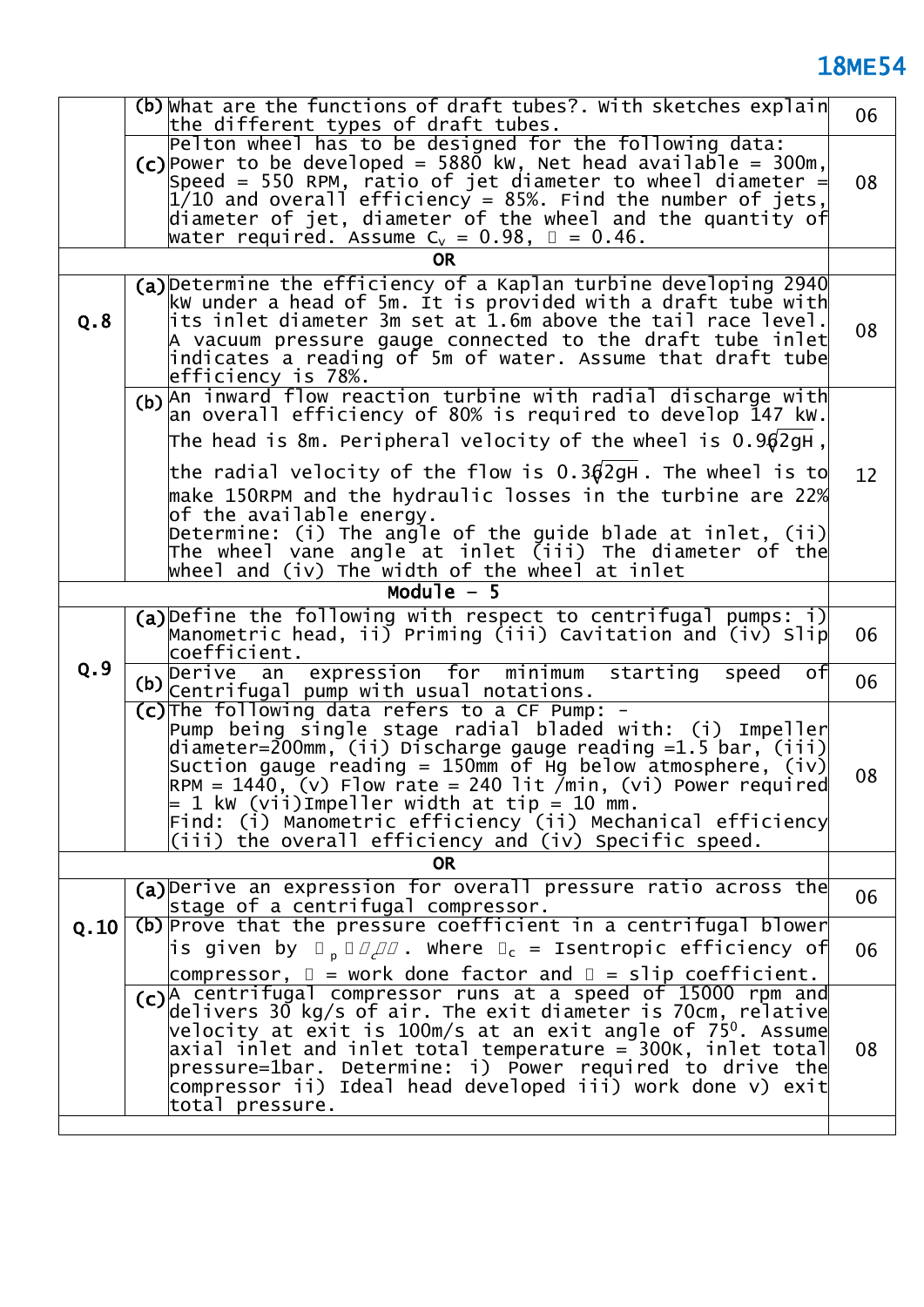|      | Table showing the Bloom's Taxonomy Level, Course Outcome and<br>Programme Outcome |                                               |                                 |                      |  |  |
|------|-----------------------------------------------------------------------------------|-----------------------------------------------|---------------------------------|----------------------|--|--|
|      |                                                                                   | Question Bloom's Taxonomy<br>Level (attached) | Course<br>Outcom<br>$\mathbf e$ | Programme<br>Outcome |  |  |
| Q.1  | (a)<br>$\lambda$                                                                  | L2                                            | $\overline{\text{co1}}$         | P <sub>01</sub>      |  |  |
|      | (b                                                                                | L <sub>2</sub>                                | $\overline{\text{co1}}$         | $P_{01}$             |  |  |
|      | (c                                                                                | L3                                            | $\overline{\text{co1}}$         | PO1, PO2, PO3        |  |  |
| Q.2  | (a                                                                                | L3                                            | $\overline{\text{co1}}$         | P01, PO2             |  |  |
|      | (b                                                                                | L3                                            | $\overline{\text{co1}}$         | $P$ <sub>7</sub>     |  |  |
|      | (c                                                                                | L4                                            | $\overline{\text{co1}}$         | PO1, PO2, PO3        |  |  |
| Q.3  | (a                                                                                | L2                                            | $\overline{CO2}$                | P01, PO2             |  |  |
|      | (b                                                                                | L <sub>3</sub>                                | $\overline{\text{co2}}$         | P01, PO2             |  |  |
|      | (c                                                                                | L4                                            | $\overline{CO2}$                | PO1, PO2, PO3        |  |  |
| Q.4  | (a                                                                                | L3                                            | CO <sub>2</sub>                 | P <sub>01</sub>      |  |  |
|      | (b                                                                                | L <sub>2</sub>                                | CO <sub>2</sub>                 | $P_{01}$             |  |  |
|      | (c<br>℩                                                                           | L4                                            | $\overline{CO2}$                | PO1, PO2, PO3        |  |  |
| Q.5  | (a                                                                                | L <sub>2</sub>                                | $\overline{CO3}$                | P01, PO2             |  |  |
|      | (b                                                                                | L4                                            | CO <sub>3</sub>                 | PO1, PO2, PO3        |  |  |
| Q.6  | (a                                                                                | L <sub>3</sub>                                | CO <sub>3</sub>                 | P01, P02             |  |  |
|      | (b                                                                                | L4                                            | $\overline{CO3}$                | PO1, PO2, PO3        |  |  |
| Q.7  | (a                                                                                | L1                                            | $\overline{CO4}$                | $P_{01}$             |  |  |
|      | (b                                                                                | L2                                            | $\overline{CO4}$                | P <sub>01</sub>      |  |  |
|      | (c                                                                                | L4                                            | $\overline{CO4}$                | PO1, PO2, PO3        |  |  |
| Q.8  | (a                                                                                | L3                                            | $\overline{CO4}$                | PO1, PO2, PO3        |  |  |
|      | (b                                                                                | L4                                            | $\overline{CO4}$                | PO1, PO2, PO3        |  |  |
| Q.9  | (a                                                                                | L1                                            | CO <sub>5</sub>                 | P <sub>01</sub>      |  |  |
|      | (b                                                                                | $\overline{L2}$                               | $\overline{\text{co5}}$         | P01, PO2             |  |  |
|      | (c                                                                                | L4                                            | $\overline{\text{co5}}$         | PO1, PO2, PO3        |  |  |
| Q.10 | (a                                                                                | L <sub>2</sub>                                | $\overline{CO5}$                | P01, PO2             |  |  |
|      | $\overline{d}$                                                                    | L3                                            | $\overline{CO5}$                | PO1, PO2             |  |  |